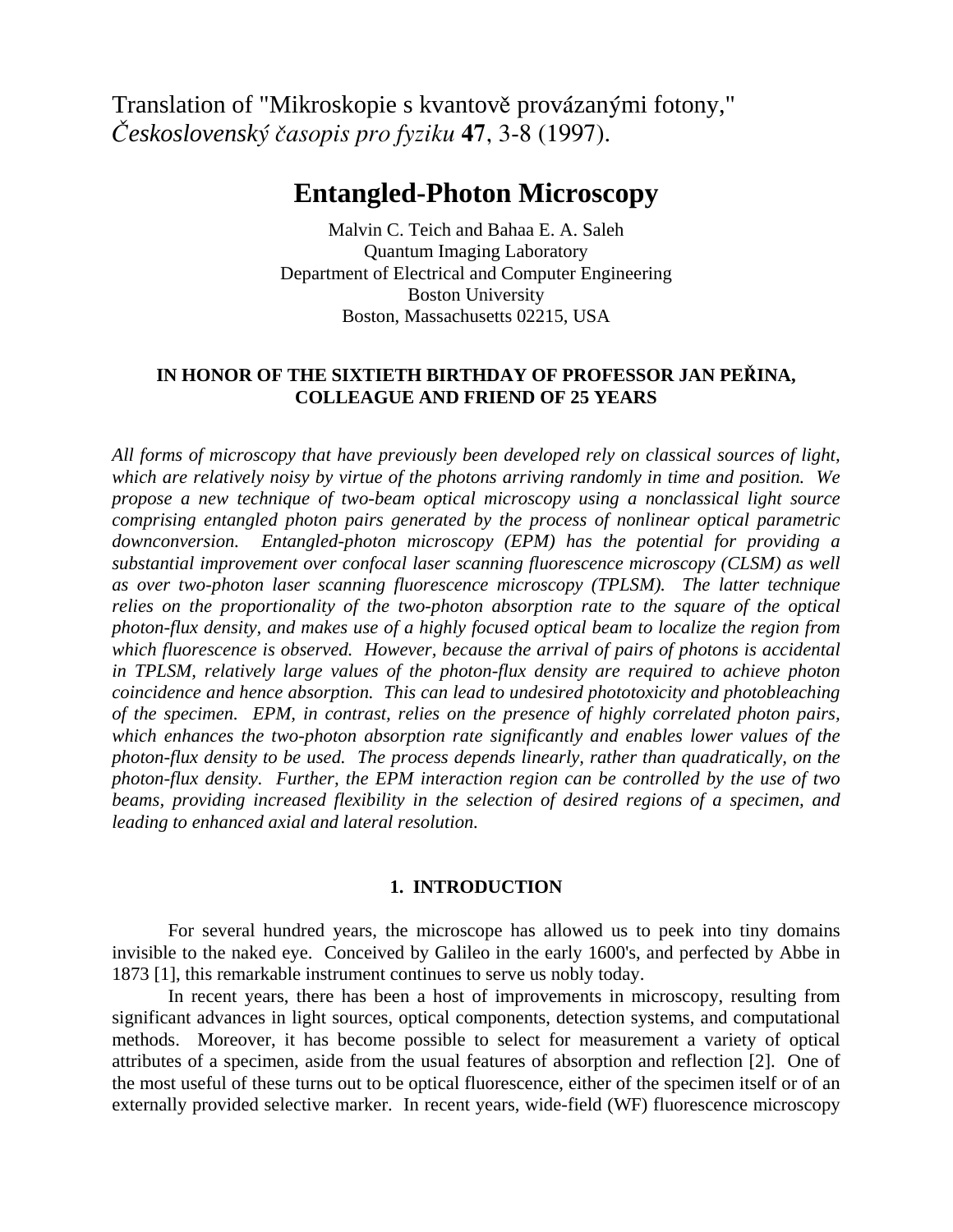has become a valuable technique for enhancing both the sensitivity and specificity of microscopic imaging.

 A particularly important advance in microscopy arrived with the first confocal microscope, conceived by Minsky in 1957 [3]. As Minsky put it, confocal microscopy offers a substantial improvement in resolution over conventional microscopy by providing a method "for rejecting all scattered light except that emanating from the central focal point, *i.e.*, the illuminated point of the specimen."

 The combination of fluorescence imaging and confocal microscopy has become particularly powerful, and has literally ushered in a new era of microscopy [4,5]. Confocal laser scanning fluorescence microscopy (CLSM) provides a substantial advantage over WF fluorescence microscopy by dramatically reducing out-of-focus background light from the specimen. CLSM permits thin *optical* sections to be imaged from within an intact living fluorescence-labeled specimen, without the necessity of slicing the preparation into thin *physical* sections. A three-dimensional distribution of fluorescent markers can readily be constructed from a collection of CLSM optical sections, with diffraction-limited spatial resolution [6].

 In the never-ending quest for improved measurement techniques, several alternatives to CLSM have been recently considered. One such scheme is two-photon laser scanning fluorescence microscopy (TPLSM) [7-9], which has a number of salutatory features in comparison with CLSM, as discussed in Section 2. This technique makes use of a highly focused optical beam to localize the region from which fluorescence is observed and relies on the proportionality of the two-photon absorption rate to the square of the optical photon-flux density [10]. This quadratic behavior, which is the hallmark of TPLSM, is a result of the accidental arrival of pairs of photons emitted by classical light sources [11]. TPLSM therefore generally requires the use of high photon-flux-density optical sources, often femtosecond pulsed lasers, to insure that the two photons have a significantly substantial probability of arriving simultaneously and effecting an absorption. However, this can result in phototoxicity and photobleaching of the specimen.

 Classical light sources, both natural and artificial (e.g., skylight, sunlight, starlight, incandescent light, fluorescent light, and laser light), are intrinsically noisy as a result of these random photon arrivals [12]. In recent years, nonclassical (quantum) sources of light have been developed in which the intrinsic noisiness is reduced in one way or another [13-18]. This attendant reduction of noise can, if harnessed properly, improve the fidelity of optical microscopy. As discussed in Section 3, entangled-photon sources emit pairs of photons nearly simultaneously [19], so that two-photon absorption has the potential for taking place at substantially lower light levels than in the case of accidental arrivals [20,21].

 We propose a scheme called entangled-photon microscopy, which makes use of nonclassical light to reduce the photon-flux density levels at which two-photon absorption occurs, and thereby to avert phototoxicity and photobleaching. Because each photon of the pair comes from a different optical beam, the volume of entanglement is adjustable thereby providing an additional measure of control for selecting the location and size of the desired absorption region. The relative advantages of EPM with respect to TPLSM are highlighted in Section 4.

## **2. TWO-PHOTON LASER SCANNING FLUORESCENCE MICROSCOPY**

 Pawley [5] and Sandison *et al.* [6] have summarized some of the performance limitations associated with CLSM, such as the complexity of confocal spatial-filtering optics and the restrictive modes in which detection can be achieved. One of the more promising alternative approaches is two-photon laser scanning fluorescence microscopy (TPLSM). Kaiser and Garrett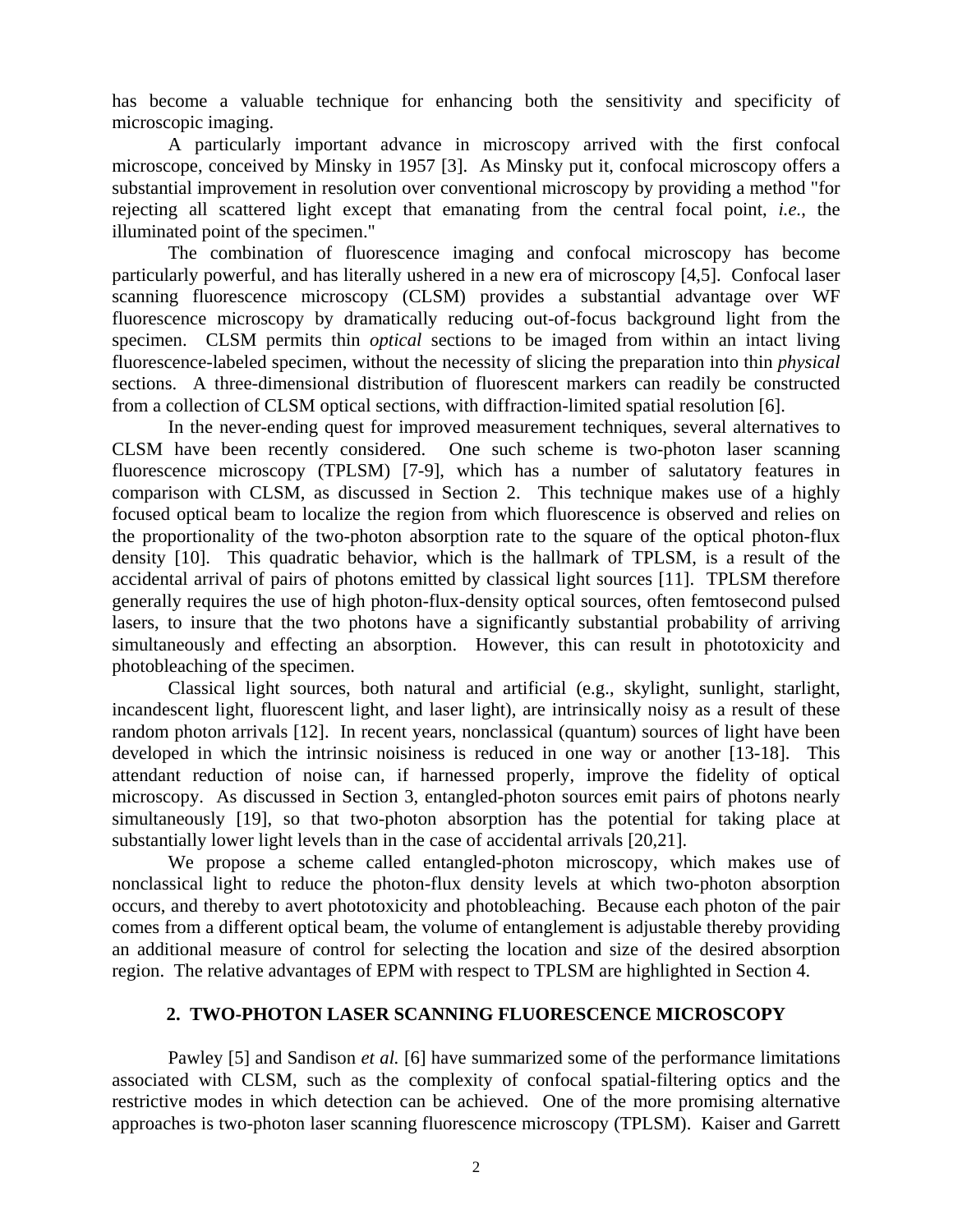[22] were the first to observe two-photon fluorescence, in 1961. Though Hellwarth and Christensen [23] used a form of two-photon optical microscopy in 1974, the first conception of a two-photon laser microscopy system (in a cavity configuration) appears to be due to Sheppard and Kompfner [7]. More recently, the technique has been implemented in a traveling-wave configuration by Denk *et al.* [8]. TPLSM has been found to be useful for dynamic imaging in a rapidly growing number of biological systems [24].

 The technique operates in the following manner: two photons that find themselves in the vicinity of a fluorescent probe [25] linked with the specimen, and that arrive within a time shorter than its lifetime [11], can effect an absorption. The emission of a single fluorescence photon from the probe is then detected using conventional means. The result is a quadratic dependence on the incident photon-flux density  $\phi$ , of the two-photon absorption rate and thereby of the emitted fluorescence photon rate [22]. The distinctive characteristics of TPLSM derive principally from the realization of this quadratic behavior in space, which results in a sharpening of the active focal region of the excitation light beam. This, in turn, results in an enhancement of resolution in the axial direction and a reduction of background light arising from out-of-focus fluorescence. TPLSM therefore bears some similarities to one-photon (ordinary) CLSM.

 Because the arrivals of classical photons are purely random, however, relatively large incident optical photon-flux densities are required for a photon pair to accidentally arrive within a narrow time window (the intermediate state lifetime of the specimen), and thereby to result in two-photon absorption. Optical excitation in the form of ultrashort (femtosecond) pulses (usually generated by mode-locked lasers) is therefore generally required, giving rise to a peak photon-flux density that is sufficiently large so that two-photon absorption can occur, while maintaining an average photon-flux density that is sufficiently small so as to be tolerable to a biological specimen.

 We summarize some of the salutatory features of two-photon microscopy with respect to confocal laser scanning fluorescence microscopy [9,26]:

The technique offers excitation-engendered depth discrimination, similar in magnitude to that achievable in CLSM, but obtainable without the need for confocal spatial-filtering optics. The background light arising from out-of-focus fluorescence is concomitantly reduced.

The emitted fluorescence radiation need not be focused, descanned, or passed through special optics, thereby permitting detection to be carried out in a broader variety of configurations than with CLSM. This can be beneficial for imaging in media with certain special properties. An example is provided by brain tissue, in which light is scattered more strongly at shorter wavelengths than at longer wavelengths. Longer wavelength excitation light can therefore penetrate more deeply into the interior of a sample while the shorter wavelength emitted fluorescence can be detected over a relatively large solid angle.

Systems can be designed to make use of markers other than optical fluorescence to signal the presence of two-photon excitation. One such scheme, recently developed by Denk [27], is called two-photon scanning photochemical microscopy (TPSPM). In one particular implementation, local two-photon absorption causes a photoactivatable probe to release neurotransmitter molecules; the binding of the free neurotransmitter to nearby ligand-gated ion channels is then detected by the induction of cellular ionic current flow. This scheme has been used to generate images of acetylcholine receptors on a cell membrane using caged carbamoylcholine as the probe [27]. Other implementations, such as the release of photonactivatable reagents, have also been considered.

# **3. TWO-PHOTON ABSORPTION OF NONCLASSICAL LIGHT**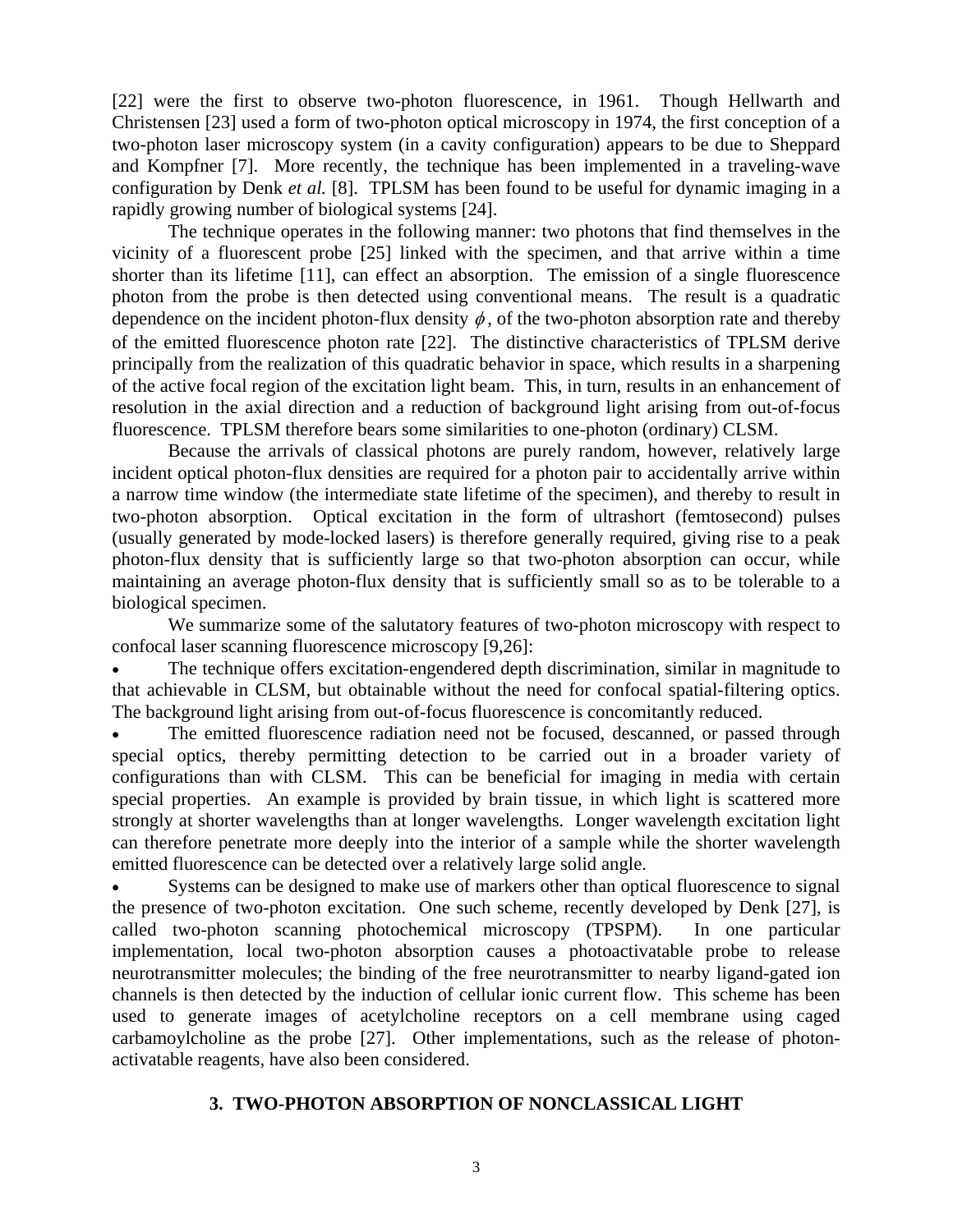The essential distinction between two-photon absorption from a classical photon source and from an entangled-photon source is captured by a simple probabilistic model that treats the photons as particles [21].

 The absorption process is considered to consist of two steps: the first photon initiates a transition from the lower (ground) state of a material system to a virtual (intermediate) state and the second photon brings about a transition to the final state. For randomly arriving photons from a classical source of light, the probabilistic analysis yields a transition rate  $R_r$  (absorptions per sec) that depends only on the material's single-photon cross section  $\sigma$  and the virtual-state lifetime  $\tau$ . The resulting two-photon absorption rate is  $R_r = \delta_r \phi^2$  where the two-photon quadratic cross section is  $\delta_r = \sigma^2 \tau$  [28].

 We now turn to correlated photon pairs from an entangled-photon source [29] that arrive at the absorbing medium with a pair flux density  $\phi/2$  (photon pairs/cm<sup>2</sup>-sec). In this case, the absorption rate of the material depends on the probability  $\zeta(T_e)$  that the two photons emitted absorption rate of the material depends on the probability  $\zeta(T_e)$  that the two photons emitted within the time  $T_e$  arrive within  $\tau$  and the probability  $\zeta(A_e)$  that the two photons emitted within the area  $A_e$  arrive within  $\sigma$ . Thus, the correlated two-photon absorption rate is  $R_e = \sigma_e \phi$  with cross section  $\sigma_e = \frac{1}{2} \sigma \xi(T_e) \zeta(A_e)$ . This rate must be supplemented by that representing the accidental arrival of pairs within  $\tau$  and  $\sigma$  (calculated above for classical light), resulting in an overall two-photon absorption rate *R* given by [21]

$$
R = R_e + R_r = \sigma_e \phi + \delta_r \phi^2. \tag{1}
$$

It is clear that correlated two-photon absorption dominates random two-photon absorption for small values of the photon-flux density. The critical photon-flux density  $\phi_c$  at which the two processes are equal is

$$
\phi_c = \sigma_e / \delta_r. \tag{2}
$$

For  $T_e \ll \tau$  and  $A_e \ll \sigma$ ,  $\xi(T_e)$  and  $\zeta(A_e)$  are unity, yielding  $\sigma_e = \delta_r/2\sigma\tau$ . In the experimentally relevant case in which  $T_e \gg \tau$  and  $A_e \gg \sigma$ , the probability functions are  $\xi(T_e) = \tau/T_e$  and  $\zeta(A_e) = \sigma/A_e$ , yielding  $\sigma_e = \delta_r/2A_eT_e$  so that  $\phi_c = (2A_eT_e)^{-1}$ .

 A detailed quantum-mechanical calculation of the two-photon linear absorption rate with entangled light has recently been carried out [21]. The results confirm Eq. (2), but they also reveal the presence of nonmonotonic variations in the absorption rate  $R_e$  as a function of both the entanglement time and the path-length delay between the two excitation beams. An important feature of these variations is a significant enhancement in the absorption cross section  $\sigma_e$  for certain parameter values. The quadratic two-photon absorption cross section  $\delta_r$  for classical light, in contrast, exhibits no such enhancement [30].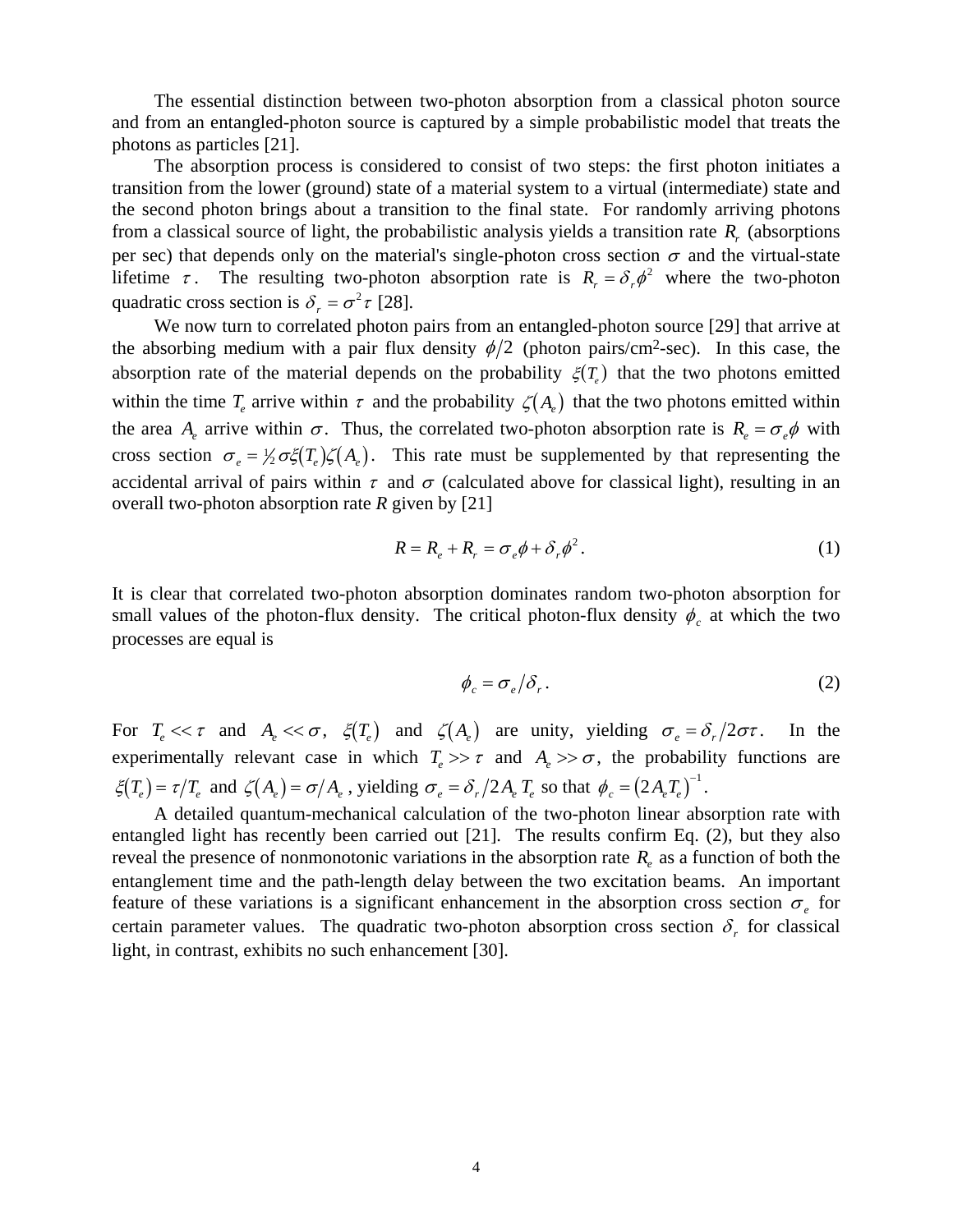### **4. ENTANGLED-PHOTON FLUORESCENCE MICROSCOPY**

 Entangled-photon fluorescence microscopy (EPM), illustrated in Fig. 1, makes use of a light source comprising twin beams of quantum-mechanically entangled photons, which exhibit photon-pair occurrence times that are highly correlated. Such beams may be generated by a nonlinear optical process such as spontaneous parametric downconversion [31].

 Because energy is conserved in the process, the entangled photons are produced nearly simultaneously and each has a wavelength longer than the original. Momentum is also conserved, resulting in a one-to-one correspondence between the direction of travel of a photon in one beam and the direction of its matching photon in the other beam [32]. Because they share the energy and momentum of the original photon, the twin photons are said to be "entangled" with each other [17,18].



Fig. 1. Entangled-photon microscopy.

Provided that the critical photon-flux density  $\phi_c$  is sufficiently large, entangled-photon microscopy has a number of features that can render it superior to two-photon laser scanning microscopy. We detail some of these advantages, which ultimately stem from the quantummechanical correlation of the photon pairs:

• EPM operates at reduced light levels relative to TPLSM, thereby minimizing undesirable phototoxicity and photobleaching; this can be particularly important for sensitive biological specimens. Low light levels also minimize shifts of the natural energy levels of the sample, such as those that arise from the Stark effect.

The two excitation beams can be directed by optical components to cross each other with a variable relative path-length delay, thereby permitting the position in the specimen at which the entangled photons simultaneously arrive to be selected. The observation location in the specimen can therefore be changed or systematically scanned (both axially and laterally) by simply altering a collection of optical components. Moreover, the entangled photons can be arranged to intersect the specimen in a variety of configurations, including at multiple locations. The components directing and guiding the beams can include mirrors, lenses, prisms, gratings, holographic components, graded-index optical components, optical fibers, and optical-fiber components. TPLSM generally relies on mechanical scanning.

• Entanglement-time tuning can be combined with path-length delay tuning to create small and adjustable regions of the specimen in which photon pairs arrive nearly simultaneously [21],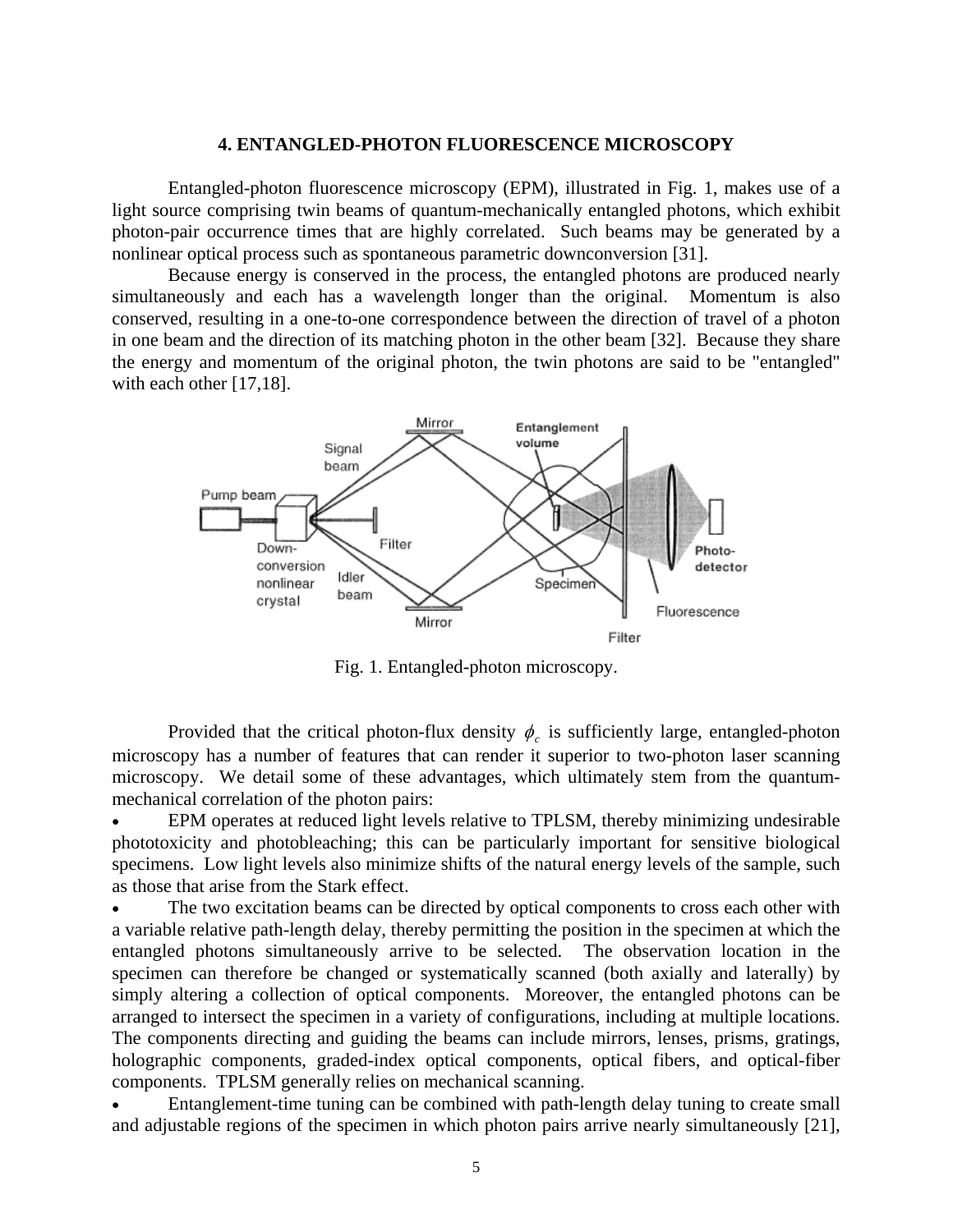providing enhanced resolution (width of region of photon simultaneity) and localization (decay of region of simultaneity with distance), in both the axial and lateral directions. In EPM, the resolution and localization are therefore determined by the adjustment of optical components whereas in TPLSM they are determined by the quadratic photon-flux density dependence at the focus of the beam. (TPLSM resolution is about the same, but localization is superior to, that for CLSM [27].) Thus, background light arising from out-of-focus fluorescence in EPM may be dramatically reduced relative to TPLSM.

• The linear photon-flux-density dependence of two-photon absorption in EPM renders the resolution and localization independent of laser-power fluctuations. In TPLSM, these fluctuations alter the size and falloff of the two-photon absorbing region, thereby rendering the resolution and localization time dependent [9]. The effects of misalignment errors are similarly reduced in EPM relative to TPLSM.

The low light level required for EPM admits the possibility of utilizing cw rather than pulsed sources of light. For entangled-photon beams that are relatively monochromatic, this can result in a substantial reduction of the deleterious effects associated with the dispersive broadening of short pulses traversing optical components in TPLSM [9], as well as improved beam control. Even for nonmonochromatic and pulsed entangled-photon beams, dispersive broadening can sometimes be nonlocally cancelled by proper choice of optical materials (this is a result of anticorrelations in the frequency components of the entangled photons, engendered by energy conservation [33,34]). One example in which the photons remain coincident occurs when twin beams travel through materials whose dispersion coefficients are equal in magnitude and opposite in sign. EPM can therefore accommodate the use of optical fibers for the transport and processing of light. In TPLSM, in contrast, femtosecond-duration optical pulses are substantially broadened and thereby reduced in magnitude by the dispersion associated with transmission through the microscope's optical components, which results in a decrease of the two-photon absorption probability [9]. The TPLSM optical pulse duration must therefore be chosen to be sufficiently long to avoid this effect.

• Because optical fibers can be used to transport light in EPM, there is the possibility of carrying out near-field entangled-photon microscopy (NFEPM).

Materials with narrow two-photon absorption spectra can be effectively investigated with EPM because the frequency spectrum of the summed energy of the entangled photon pair is narrow [21,32]. This, again, results from anticorrelations in the frequency components of the entangled photon pair. In TPLSM, the material's absorption spectrum must be sufficiently broad to accommodate the spread in the summed energy of the two photons, demanding that the optical pulses not be too short.

 As with TPLSM, the emitted fluorescence radiation in EPM need not be focused, descanned, or passed through special optics, thereby permitting detection to be carried out in a greater variety of configurations than with CLSM. This can be beneficial for imaging in certain media, such as those that scatter light more strongly at shorter wavelengths than at longer wavelengths. Longer wavelength excitation light can then penetrate into the interior of a sample while the shorter wavelength emitted fluorescence can be detected over a relatively large solid angle. Another feature shared by EPM and TPLSM is the ability to use markers other than emitted optical fluorescence photons to signal the presence of two-photon excitation. In analogy with two-photon scanning photochemical microscopy (TPSPM) [27], entangled-photon absorption can cause a photoactivatable probe to release neurotransmitter molecules; the binding of the free neurotransmitter to nearby ligand-gated ion channels can then be detected via the cellular ionic current flow. The entangled version might be called entangled-photon photochemical microscopy (EPPM). Other implementations can also be envisioned; examples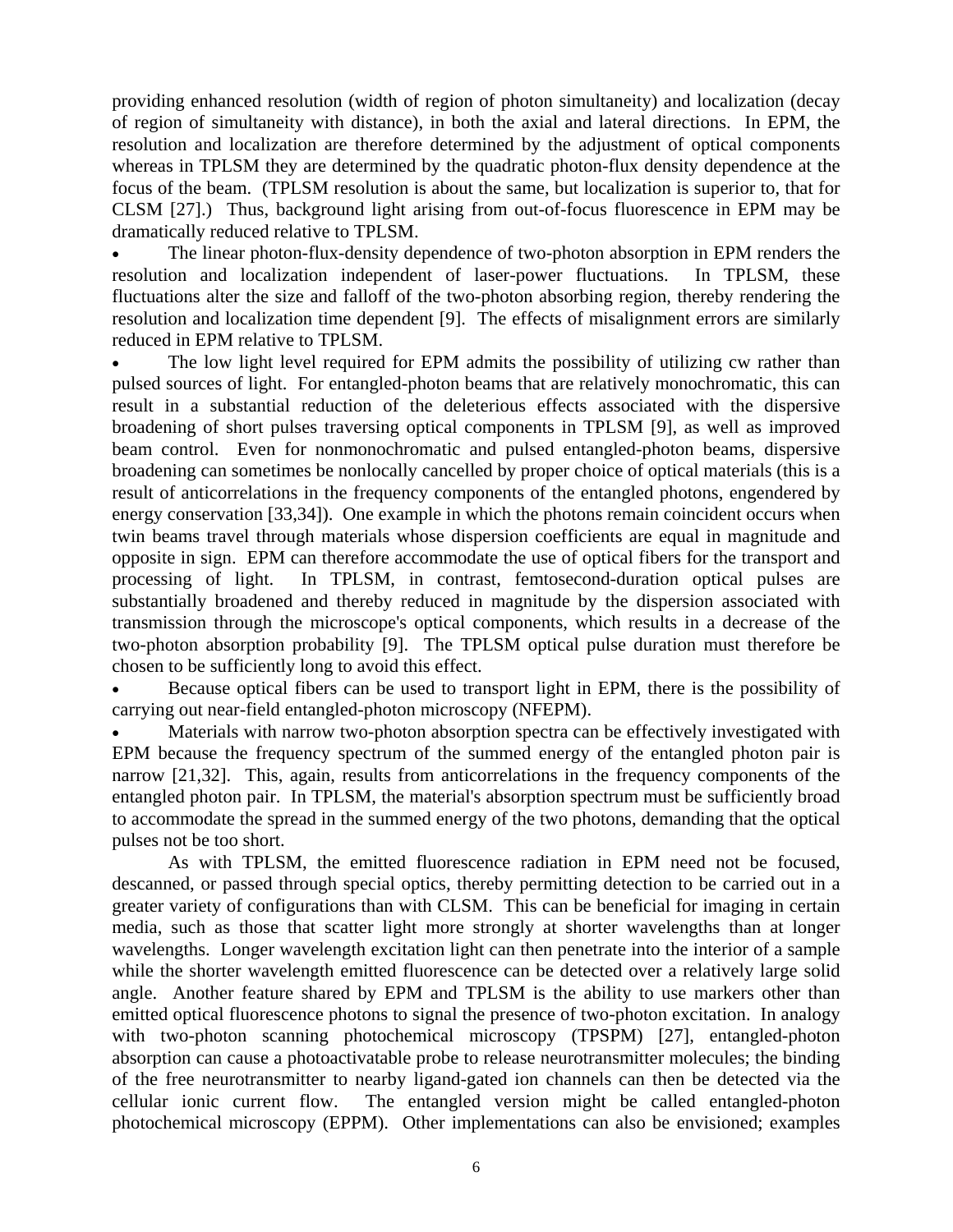include the localized release of chemicals, electrons [11], or thermal/acoustic emissions engendered by the absorption of entangled-photon pairs.

 Finally, entangled-photon microscopy can be extended to third order by using a scheme in which three entangled photons conspire in the absorption, in analogy with three-photon laser scanning fluorescence microscopy [35-37]. Further extension to yet higher-order implementations that make use of multiply entangled photons, can also be envisioned.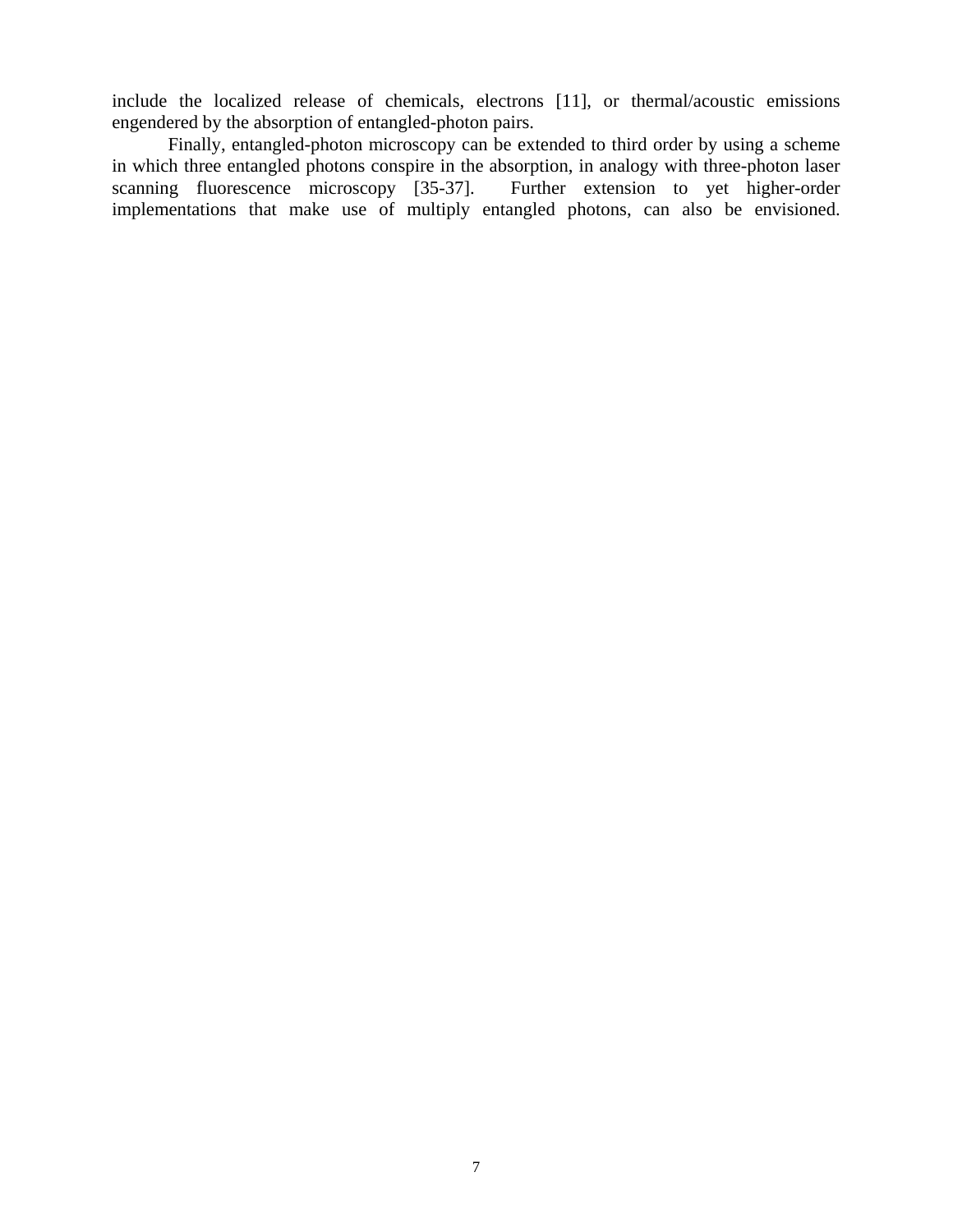## **REFERENCES**

[1] E. Abbe, "Beiträge zur Theorie des Mikroskops und der mikroskopischen Wahrnehmung," *Schultzes Archiv für Mikroskopische Anatomie* **9**, 413-468 (1873).

[2] S. Svanberg, "Real-world applications of laser spectroscopy," *Optics and Photonics News* **7** (No. 9), 16-20 (1996).

[3] M. Minsky, "Microscopy apparatus," U.S. Patent No. 3,013,467 (Filed Nov. 7, 1957, Issued Dec. 19, 1961).

[4] S. Inoué, "Foundations of confocal scanned imaging in light microscopy," in *Handbook of Biological Confocal Microscopy*, 2nd Ed., J. B. Pawley, Ed. (Plenum, New York, 1995), pp. 1- 17.

[5] J. Pawley, "Fundamental limits in confocal microscopy," in *Handbook of Biological Confocal Microscopy*, 2nd Ed., J. B. Pawley, Ed. (Plenum, New York, 1995), pp. 19-37.

[6] D. R. Sandison, R. M. Williams, K. S. Wells, J. Strickler, and W. W. Webb, "Quantitative Fluorescence Confocal Laser Scanning Microscopy (CLSM)," in *Handbook of Biological Confocal Microscopy*, 2nd Ed., J. B. Pawley, Ed. (Plenum, New York, 1995), pp. 39-53.

[7] C. J. R. Sheppard and R. Kompfner, "Resonant scanning optical microscope," *Applied Optics* **17**, 2879-2882 (1978).

[8] W. Denk, J. H. Strickler, and W. W. Webb, "Two-photon laser scanning fluorescence miscroscopy," *Science* **248**, 73-76 (1990).

[9] W. Denk, D. W. Piston, and W. W. Webb, "Two-photon molecular excitation in laserscanning microscopy," in *Handbook of Biological Confocal Microscopy*, 2nd Ed., J. B. Pawley, Ed. (Plenum, New York, 1995), pp. 445-458.

[10]. M. Göppert-Mayer, "Über Elementarakte mit zwei Quantensprüngen," *Annalen der Physik* **9**, 273 (1931).

[11] M. C. Teich and G. J. Wolga, "Multiple-photon processes and higher order correlation functions," *Physical Review Letters* **16**, 625-628 (1966).

[12] B. E. A. Saleh, *Photoelectron Statistics* (Springer, Heidelberg/Berlin/New York, 1978).

[13] J. Per'ina, *Coherence of Light*, 2nd Ed. (D. Reidel, Dordrecht/Boston, 1985) [First edition: 1971].

[14]. M. C. Teich and B. E. A. Saleh, "Squeezed states of light," *Quantum Optics* **1**, 153-191 (1989).

[15] M. C. Teich and B. E. A. Saleh, "Squeezed and antibunched Light," *Physics Today* **43** (No. 6), 26-34 (1990).

[16] J. Per'ina, *Quantum Statistics of Linear and Nonlinear Optical Phenomena*, 2nd Ed. (Kluwer, Dordrecht/Boston, 1991) [First edition: 1984].

[17] J. Peřina, Z. Hradil, and B. Jurčo, *Quantum Optics and Fundamentals of Physics* (Kluwer, Boston, 1994).

[18] L. Mandel and E. Wolf, *Optical Coherence and Quantum Optics* (Cambridge, New York, 1995).

[19] S. Friberg, C. K. Hong, and L. Mandel, "Measurement of time delays in the parametric production of photon pairs," *Physical Review Letters* **54**, 2011-2013 (1985).

[20] J. Javanainen and P. L. Gould, "Linear intensity dependence of a two-photon transition rate," *Physical Review A* **41**, 5088-5091 (1990).

[21] H. B. Fei, B. M. Jost, S. Popescu, B. E. A. Saleh, and M. C. Teich, "Entanglement induced two-photon transparency," *Physical Review Letters* **78**, 1679-1682 (1997).

[22] W. Kaiser and C. G. B. Garrett, "Two-photon excitation in CaF<sub>2</sub>:Eu<sup>2+</sup>," *Physical Review Letters* **7**, 229-231 (1961).